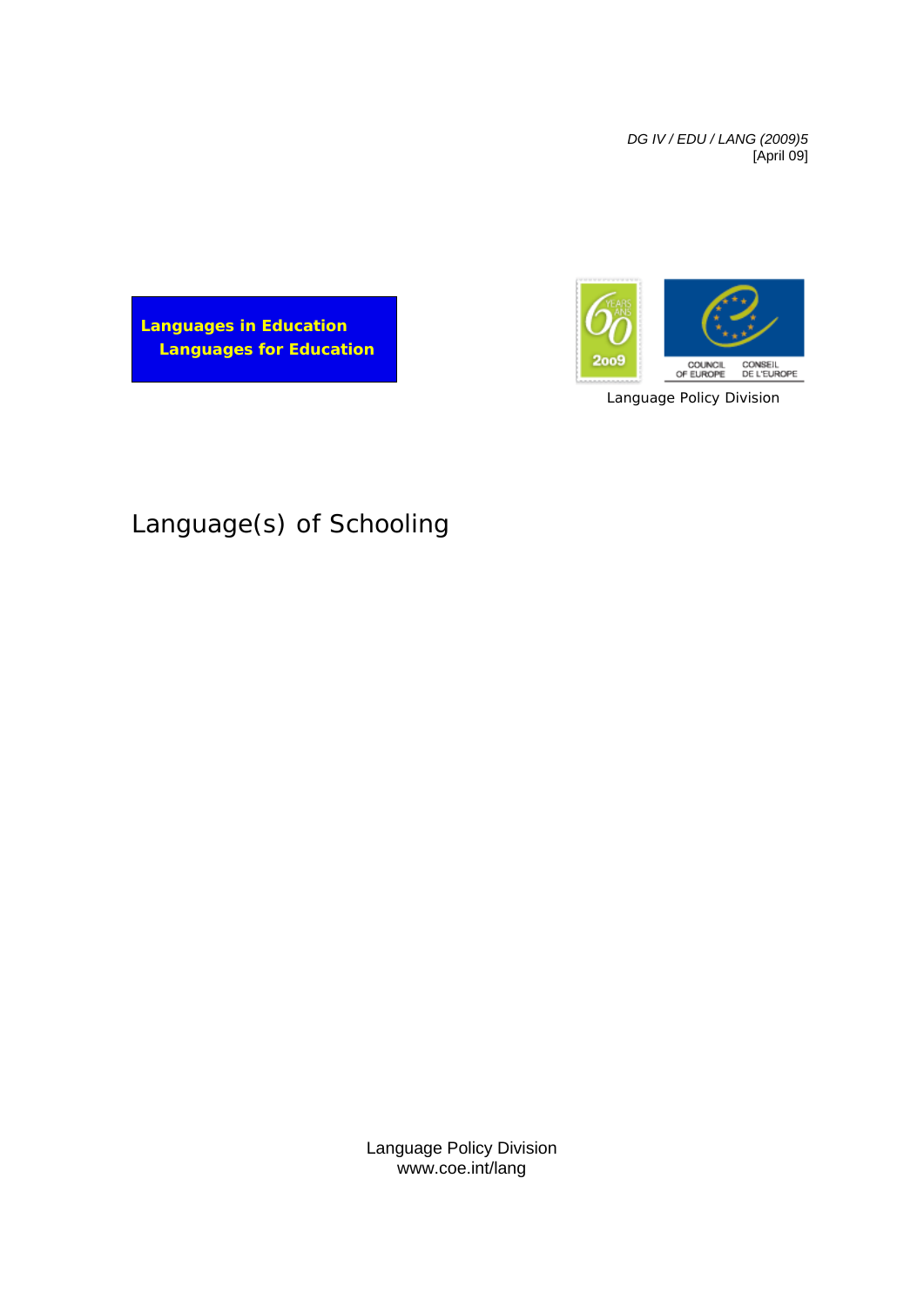#### *Ad-hoc coordination group for the platform :*

Laila AASE, Jean-Claude BEACCO, Michael BYRAM, Marisa CAVALLI, Daniel COSTE, Alexandru CRIŞAN, Michael FLEMING, Olivier MARADAN, Sigmund ONGSTAD, Irene PIEPER, Florentina SAMIHAIAN, Helmut VOLLMER and Piet-Hein VAN DE VEN

#### *Editorial board:*

Jean-Claude BEACCO, Michael BYRAM, Daniel COSTE and Michael FLEMING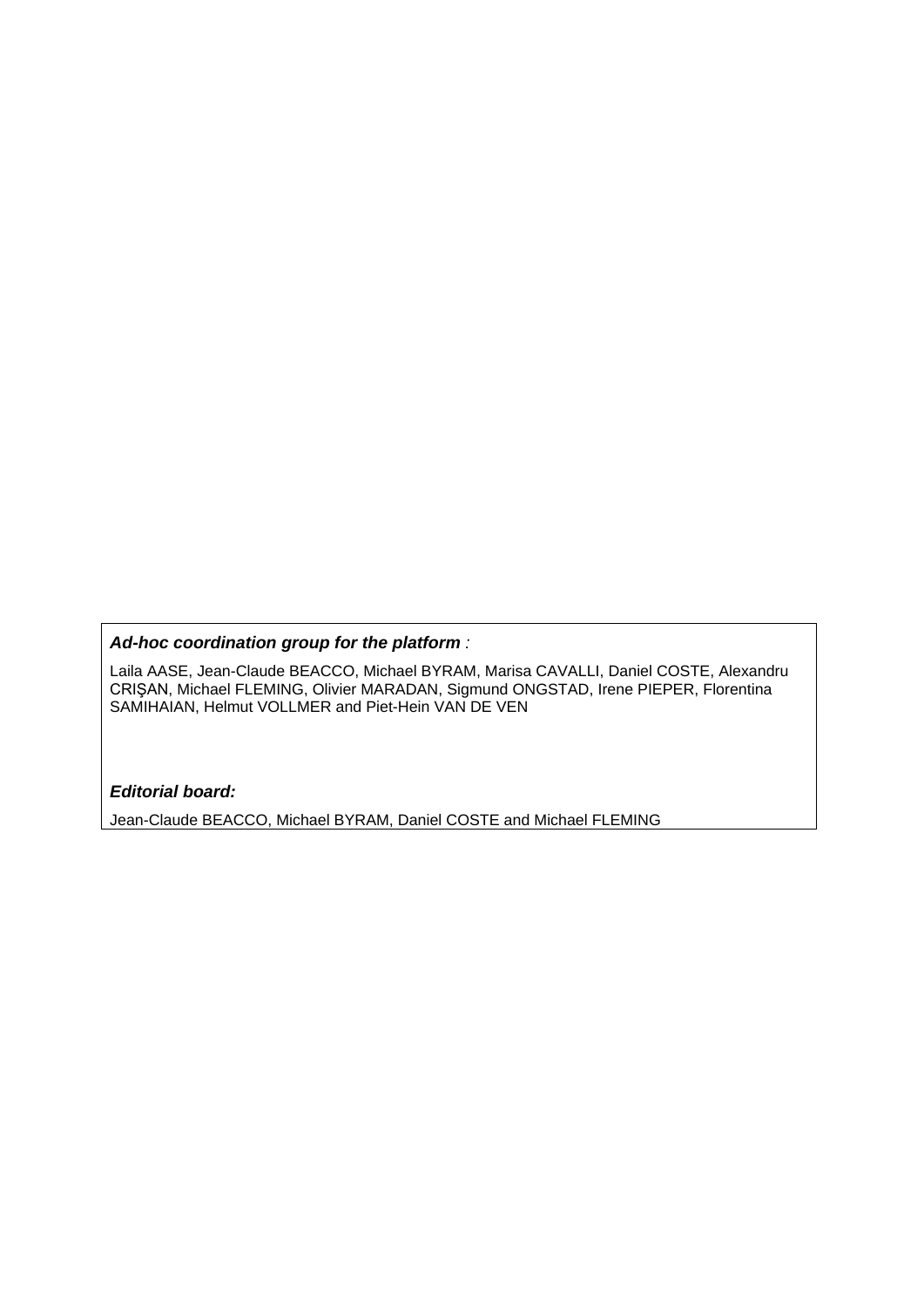#### Language(s) of Schooling

This text provides an explanation of the term 'language(s) of schooling' and a description of two of its key components 'language as subject' and 'language in other subjects'. It stresses the importance of recognising the wide range of language uses a pupil will encounter in school and the need to build on the pupils' individual language repertoire. This text provides an introduction to the 'language as subject' and languages in other subjects' sections of the platform.

### **Introduction**

The broad conception of what teaching language entails in part depends on how language itself is conceptualised. Language can be described as a system of signs, and can be studied as an object in itself focusing on its specific grammatical categories. This is an important process, especially when it helps the learner to recognise how various languages express different meanings through subtle grammatical differences. However, language is not only an object of scientific study; language is closely connected to our subjectivity and helps us define and understand the world. We think with language, and language enhances the development of thinking. Language is also clearly a key means of communicating with other people and with the texts we read. Thus language is a prerequisite for personal development and learning as well as for learning in the context of formal education and professional work. Knowledge is exchanged in and through language in all subjects in school. Pupils and teachers talk, read, and write within the learning processes and pupils need to master language to demonstrate their knowledge in most school [subjects.](http://www.coe.int/t/dg4/linguistic/Source/LE_texts_Source/LangInOtherSubjects_en.doc) In all domains of society knowledge of language and knowledge of the world are closely connected. It is this central role of language which is acknowledged by the European Commission when identifying communication in mothertongue and foreign languages as key competences essential for lifelong learning.<sup>1</sup> The educational system plays a major role in providing language competences for all pupils and thus providing equal opportunities for all. A broad approach to language is therefore needed, as embodied in the concept of 'Languages in Education - Languages for Education'.

This concept is not just a structural device to identify the different areas of the curriculum concerned with the development of language (although the term *does* function usefully in that way) but it also represents a commitment to particular values. The plural word 'languages' recognises a fundamental commitment to the concept of plurality as a significant part of the theoretical underpinning which drives the vision. Education systems must be able to handle the different types of plurality which reflect those that exist in the wider society, ranging from a diversity of languages, cultures and social groups to different values and priorities. This presents a particular challenge to schools which must try to ensure that all pupils, whatever their circumstances or background, achieve success. Language plays a crucial role in ensuring cultural diversity, democratic citizenship and social inclusion, and the development of competence in the language(s) of schooling is essential to ensuring the right to [education](http://www.coe.int/t/dg4/linguistic/Source/LE_texts_Source/EducPlurInter-Droit_fr.doc) all

<sup>1</sup> [Recommendation](http://eur-lex.europa.eu/LexUriServ/site/en/oj/2006/l_394/l_39420061230en00100018.pdf) of the European Parliament and of the Council 18 December 2006 on key competences for lifelong learning.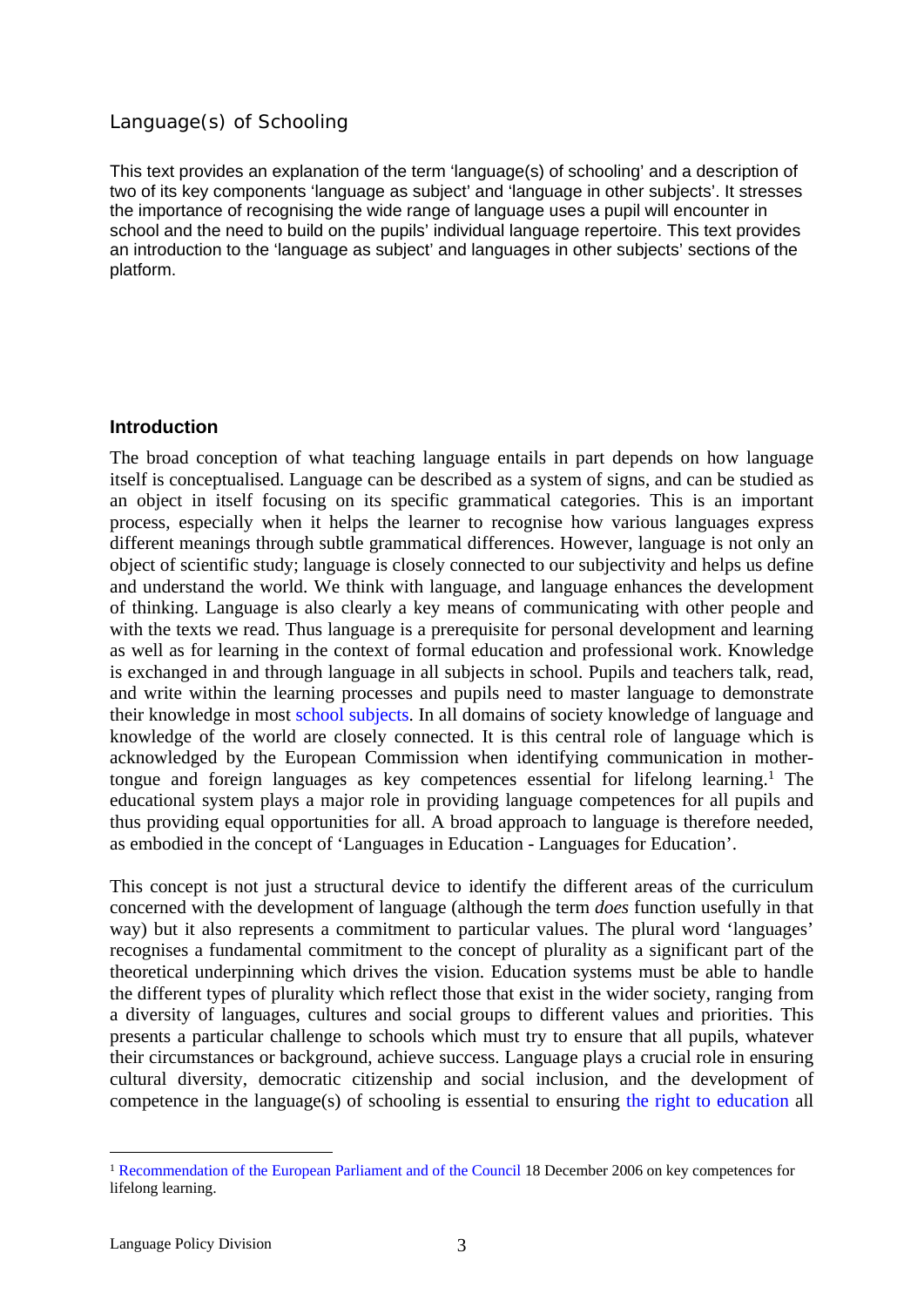through equal access to the curriculum. The development of a coherent and theoretically sound policy on language development in all its forms is essential for all education systems. The inter-relationship between the different aspects of language activity needs to be recognised. A pupil will enter school with one or more specific language but will also have an individual repertoire of language uses and will be engaged in language uses in broad social contexts which overlap with the uses in school. That repertoire will be extended not just in language as subject and the foreign language classroom but also in all other subjects that make increasing demands on language use as the pupil progresses through school.

## **Tensions and complexities**

Recognising that the world of education today is a field of tensions and complexities means that convergent and divergent tendencies need to be balanced in coherent and transparent policies, and complex goals need to be met by educators and students. A number of these tensions and dilemmas are addressed in this section, first in more general terms and then with a more specific focus on language as subject.

Humanistic values as well as a more utilitarian or pragmatic vision bring powerful, sometimes competing, arguments to shape education policy. A curriculum for language as subject can however benefit from both perspectives. A common issue of debate in many countries is concerned with finding a balance between national traditions in education and European or international tendencies. Policy makers are aware that isolation is not an appropriate stance, and consequently steps have been taken toward common general aims and standards, embracing new practices and approaches in the field. This has taken place with regard to lifelong learning and professional qualifications recognised through the [European](http://ec.europa.eu/education/lifelong-learning-policy/doc44_en.htm) [Qualifications](http://ec.europa.eu/education/lifelong-learning-policy/doc44_en.htm) Framework for Lifelong Learning<sup>2</sup> that offers descriptions of qualifications along the lines of "knowledge", "skills" and "competence". Another example of the development of common aims and standards is found in the *Common European [Framework](http://www.coe.int/T/DG4/Linguistic/CADRE_EN.asp) of [Reference](http://www.coe.int/T/DG4/Linguistic/CADRE_EN.asp)* (CEFR) for modern foreign languages*.*

A major challenge is how to give a coherent and holistic perspective to teaching and learning in light of the fact that knowledge is continuously expanding and changing. It is generally recognised that an atomized perspective on knowledge is no longer appropriate, but the challenge remains of reaching a common understanding about the key domains of knowledge in school. It is not easy, for example, to decide how to address an integrated domain such as 'sciences', because a strong tradition in education is to approach each subject (chemistry, physics, biology etc.) separately. There are parallels with language as subject where a range of goals and learning processes need to be balanced and integrated to form a coherent experience for the learners.

These then are some of the sources of key general tensions in education: balancing humanitarian versus utilitarian values, responding to increasing internationalisation, creating a coherent and integrated curriculum in the light of constantly expanding knowledge. These issues give rise to some key questions: how should the foundation of education be conceived in the modern world; how can we describe a concept like 'general culture'? how can education offer students relevant learning opportunities both for personal development and for becoming responsible participants in society? Three dimensions which describe the complexities of the languages of education perspective are relevant:

 *forms of* plurality: multiple forms of knowledge, multiple resources for acquiring/constructing knowledge, multiple languages and other semiotic systems in

<sup>2</sup> The European Qualifications Framework. Adopted 23/4/2008.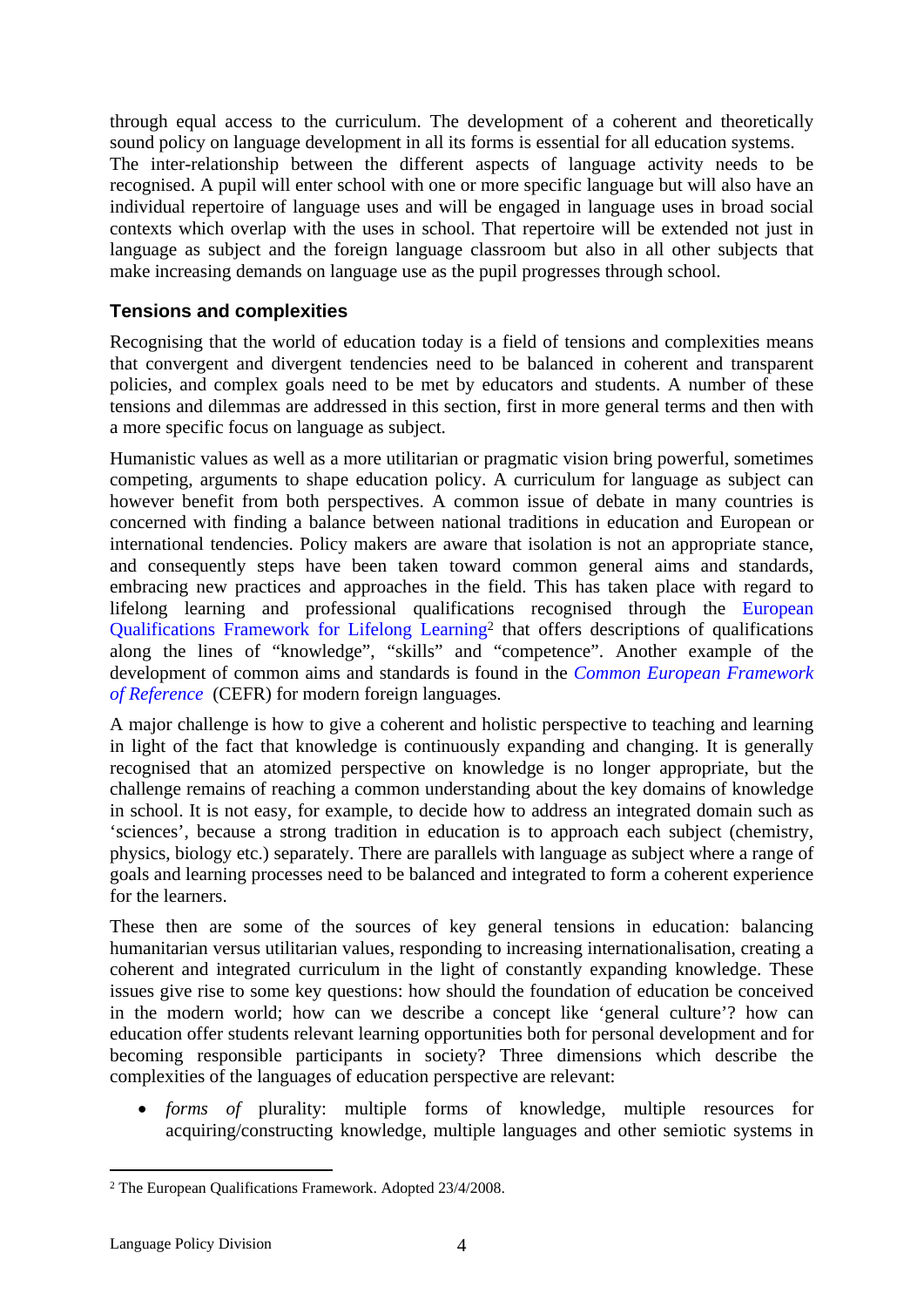which knowledge and other forms of information, expression and communication are built, multiple populations, multiple identities between individuals and communities, within individuals, multiple views on systems and cultures of education, multiple economic systems, multiple principles for action and values,

- *globalization and unifying tendencies*: the standardizing effects of the globalization processes, national unification for reaching a common identity, and a process of European co-ordination against a background of harmonization or standardization*,*
- *the knowledge society*: characterized by the principle of lifelong learning and by the relationship between knowledge and competences leading to learning to learn, for lifelong learning or developing awareness, understanding and critical mastery of the many available resources*.*

All these trigger new expectations for integrated, trans- cross- and pluridisciplinary approaches, in order to build complex harmonious learners, able to consciously participate in the process of their own development and in society.

The *languages of education* perspective encourages an integrated approach to language/languages in the school context. This implies finding links between languageoriented subjects and other subjects that use language as a means of teaching and learning a certain field of knowledge (science, social sciences, arts etc.). This integrated approach aims at developing the students' linguistic and communicative competences in a more coherent and efficient way in order to be successful in their personal, social and professional life.

The term 'language(s) of schooling' embraces two key components 'language as subject' and 'language in other subjects'. There are cases, of course, where several different languages comprise the 'languages of schooling' when for example there are two or more official languages or in contexts where a minority language and a state language are simultaneously or successively languages of schooling, i.e. both languages as subject and languages in other subjects. However in all cases, whether there is one or more officially recognised language, language as subject and language in other subjects have a key contribution to achieving the goal of plurilingual and intercultural education and in ensuring the [learners'](http://www.coe.int/t/dg4/linguistic/Source/LE_texts_Source/EducPlurInter-Projet_en.doc) right to a quality [education](http://www.coe.int/t/dg4/linguistic/Source/LE_texts_Source/EducPlurInter-Projet_en.doc).

Every subject has its dilemmas, its tensions and dichotomies, its complexities that need to be dealt with in constructing a curriculum and in applying the curriculum in schools. Within language as subject these can be examined in relation to aims, contents, approaches, and students' diversity.

Language education does not stop with language as subject. Language proficiency is equally needed in all other subjects, which are sometimes falsely considered as "non-linguistic" subjects. Communication requirements such as reading and understanding expository texts, listening to explanations, answering questions orally and presenting study results are present in other subjects in close relationship with substantial content. It is often wrongly assumed that the respective competences and skills are developing by themselves, without needing particular attention in the subject classroom, or without specific (re-)training based on what has already been developed within language as subject. This language dimension in teaching and learning other subjects is the second pillar of the language of schooling.

A traditional conception of the relationship between language as subject and other subjects like history, geography and science was to view the role of language as subject as 'servicing' the needs of other subjects. In other words pupils learned language use in one context and applied it in another. There is still some truth in this formulation because language as subject still has special role to play in language development. However the relationship, described in